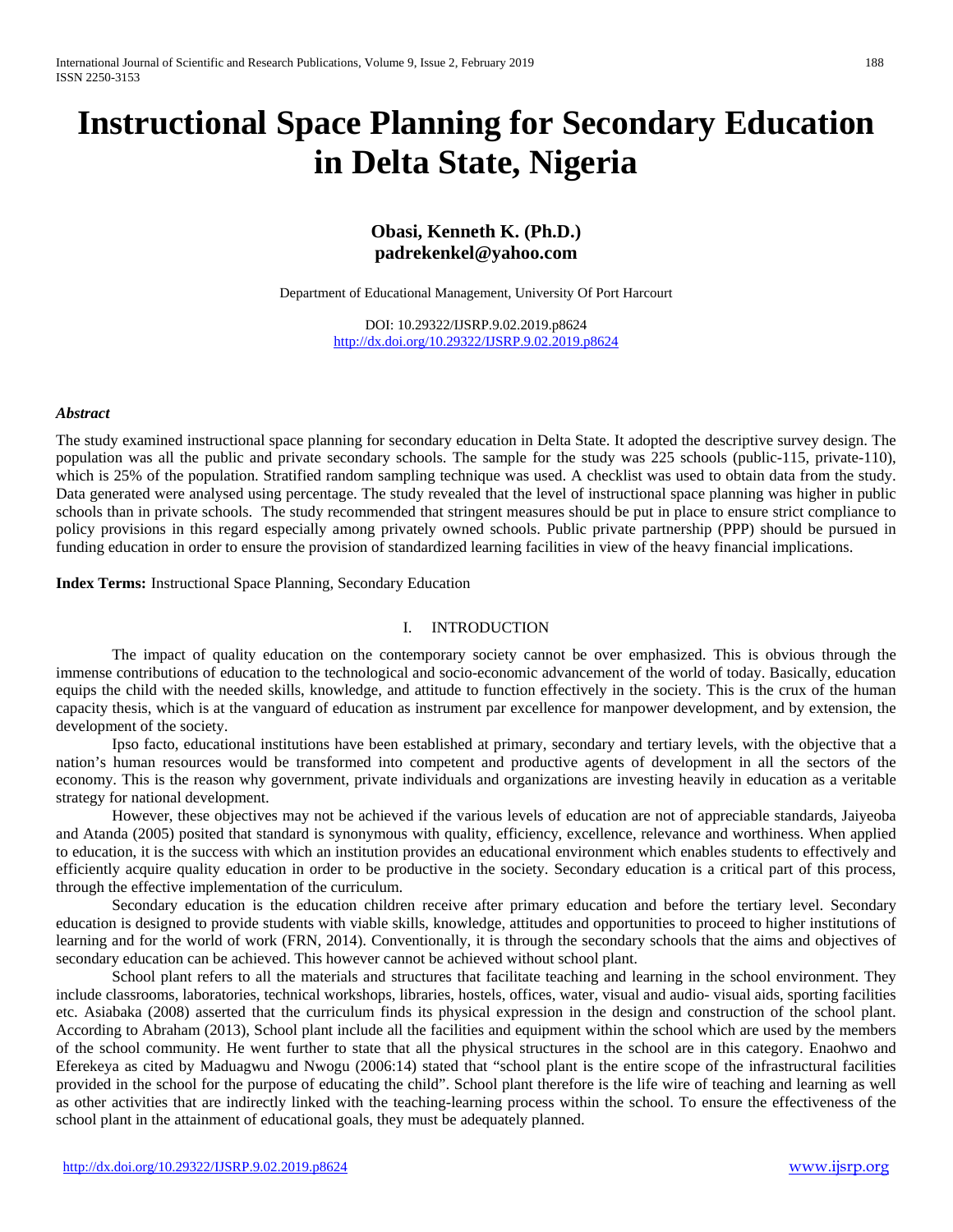Planning is an essential aspect of human development. There can be virtually no meaningful progress without careful planning which entails deciding on what to do, who is to do it, how to do it and when to do it.

Planning is therefore an indispensable tool for ensuring progress in any aspect of human endeavor. Soraj (2017) conceived planning as preparing for a goal oriented action through the most advantageous means. In other words, it is the exercise of intelligence to deal with situations as they are and finding means to solve them optimally.

Planning is therefore a formal process of thinking through, forecasting and decision making in advance on how to achieve predetermined objectives of an organization or an entity. It is an integral aspect of policy making which helps decision makers and policy formulators function effectively. It is as a result of these fundamental facts about planning that make it inevitable in education and indeed, all human endeavours.

Educational planning is a dynamic process that realizes its significance in a dynamic environment. It is a futuristic exercise in the determination of policies and courses of an educational system, having due regard for economic and political realities for the society's potential growth and for the needs of the country.

UNESCO (2005) described educational planning as preparing and subsequently evaluating a set of decisions for future actions, aimed at carrying out specific sets of actions, aimed at achieving specific set of goals. It is a set of preparatory decisions for implementation, aimed at achieving specific goals, by using available resources optimally. It is a future oriented decision-making process. One of the critical aspects of educational planning is school plant planning.

School plant planning is generally seen as the systematic and rational provision of educational facilities within an institution. National Open University of Nigeria (NOUN), (2010) stated that school plant planning involves constructing facilities, functional buildings and facilities that should adequately cater for the present and future needs as well as promote conducive environment for effective teaching and learning. School plant planning entails the planning of instructional space, administrative space, convenience space and circulation space. Hence, Ajayi and Yusuf (2010:48) stated that "School plant planning is referred to as a process in which a suitable site is selected and instructional space, administrative space, circulation space and space of convenience are designed to facilitate the teaching and learning process in as school system". The emphasis here is that the planning of school plant makes the implementation of educational programmes a lot easier. However, this study is concerned with instructional space planning.

Instructional spaces are spaces that have direct impact on the teaching-learning process. They include classrooms, laboratories, auditoriums, multipurpose rooms/halls and technical workshops which are essential in the teaching and learning process. The extent to which these facilitate teaching and learning depends on their location within the school premises. it is not unlikely that well planned instructional spaces in the form of location and structure will enhance effective and efficient teaching and learning process and as well ensure effective education delivery.

While emphasizing the importance of instructional space in the effective delivery of secondary education, Mark (2002) maintained that one cannot expect effective secondary education delivery where school buildings such as classrooms, laboratories, technical workshops and libraries are substandard. He emphasized that clean, quiet, safe, comfortable, and healthy environment are important components of successful teaching and learning. Similarly, Ajayi (2007) stated that effective secondary education may not be guaranteed where instructional spaces such as classrooms, libraries, technical workshops and laboratories are structurally defective, not properly ventilated and not spacious enough for use. He further emphasized that structural effectiveness, proper ventilation and well located instructional space may lead to successful teaching and learning process.

Akubuiro and Joshua (2004) reported that there was persistent mass failure of students in the Senior Secondary School Examination (SSCE) by the West African Examination Council (WAEC). They observed that poor academic performance of secondary school students in Nigeria may not be unconnected with the seemingly poor institutional space planning in the schools.

It is likely that poor instructional space planning may lead to poor teaching and learning situation which in turn may lead to poor delivery of education. Strincherz (2000) in his study showed that quality education lags in shabby school buildings, those with poor or no science laboratory, library, technical workshop, inadequate ventilation and facility heating system. All these inadequacies will have negative impact on the effective delivery of education.

The Philippines Department of Education (PDE), (2016), therefore recommended the following minimum standards for instructional space:

- Classroom: 1.40 sq meters per place
- Science laboratory: 2.10 sq meters per place. School workshops.
- Home economic: 2.50 sq meters place. Wood works 5.00 sq meters per place
- Metal works: 5.00 sq meters per place
- Electrical works: 5.00 sq meters per place. Farm machine works 5.00 sq meters per place. Fish farm 2.50 sq meters per place. Computer room – 2.50 sq meters per place

It stated that the computer laboratory is a special instructional space necessary to meet the current and future advancement in information and communication technology. The space should accommodate at least 10 networked personal computers with other basic facilities such as computer tables and chairs, proper electrical connections with stable electricity supply, two window type or split unit air conditioning units preferably 1.5hp and protected windows and doors library /learning resources centre 2.40 sq meters. It should have a capacity of 10% of the environment.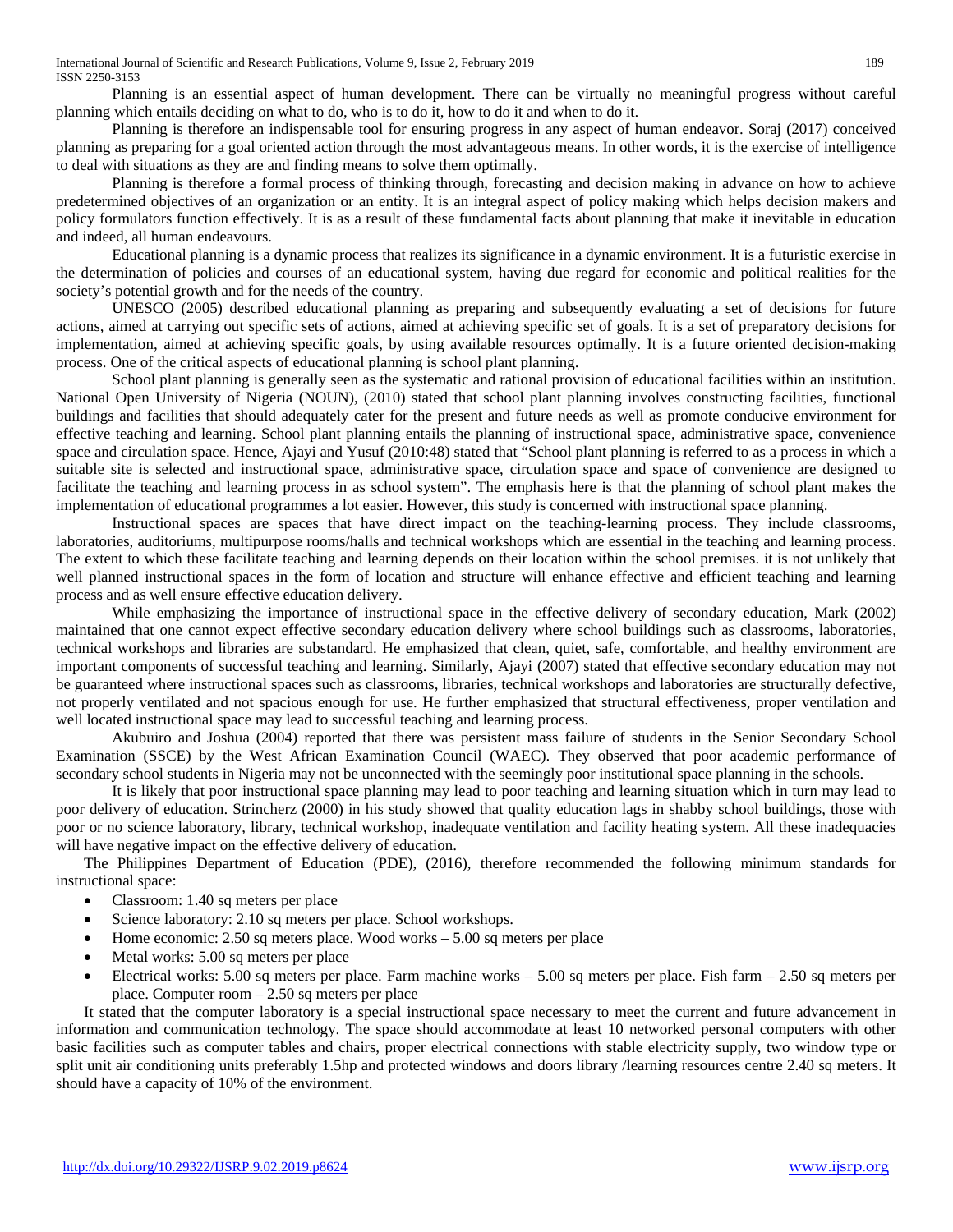Linking this study to international occurrences are the assertions of Williams, Persaud and Turner (2008), quoting Marsden report, that safe and orderly classroom environment (an aspect of instructional space), was significantly related to students academic performance in elementary schools. The three researchers, also quoted Glassman, also asserted that a comfortable and caring environment among other treatments helped to contribute to the academic performance of students.

In a study carried out by Akah (2014), it showed that instructional space planning facilitates academic performance in senior secondary schools in Rivers State. This finding was in line with the study of Odufurokan (2011) that instructional space enhances effective delivery of secondary education.

Oluchukwu (2000) highlighted the importance of instructional space planning by stating that the availability of instructional facilities and spaces alone cannot adequately ensure effective teaching and learning, rather proper siting and location of these spaces are very vital for achieving educational objectives and goals. It is no longer new that proper planning ensures efficiency and effectiveness, this truism is also applicable to educational environments. Adequately planned instructional facilities ensure effective teaching and learning. However a situation where spaces are not properly planned in the school calls for concern as such situation can hamper educational progress of the affected society.

## II. STATEMENT OF PROBLEM

Instructional space consists of the basic system and structure which an educational institution needs in order to function effectively and efficiently in the realization of set educational goals and objectives. However, in a situation whereby these spaces are not well planned, might hinder the effective delivery of education. In recent times, stakeholders in education have persistently complained about the continued decline in the quality of education provided, which reflects on the quality of the products of the system. Again, there have been injury cases among students in some of the schools. Very unfortunately too, there have been cases of student drop out from schools. Obviously, this is a very worrisome situation that bothers the researchers. Could this ugly situation be significantly be related to the lack or inadequate instructional space provision and planning?

## III. PURPOSE OF THE STUDY

The purpose of the study was to determine the extent to which instructional space was planned in secondary schools in Delta State.

#### IV. RESEARCH QUESTION

To what extent is instructional space planned in secondary schools in Delta State?

## V. METHODOLOGY

The study adopted the descriptive survey design. The population of the study comprised all the public and private secondary schools in Delta state. They were eight hundred and ninety one number (public =453; private =438). The sample size for the study was 225 secondary schools (public =115; private =110). This was 25% of the population. The stratified random sampling technique was adopted to draw the sample. Each of the zones in the state serves as a stratum. They were twelve educational zones in the states. From each of the strata a simple random sampling technique was used to draw the sample size. The instrument was a checklist used to ascertain the rate at which instructional spaces were planned in both technique and private secondary schools. Facilities or spaces that had properly sited ratings of  $X \ge 60\%$  were rated satisfactory whereas those that have below 60% were rated unsatisfactory. Data generated were analysed using percentage.

## VI. RESULTS

## **Research Question**

To what extent is instructional space planned in secondary schools in Delta State?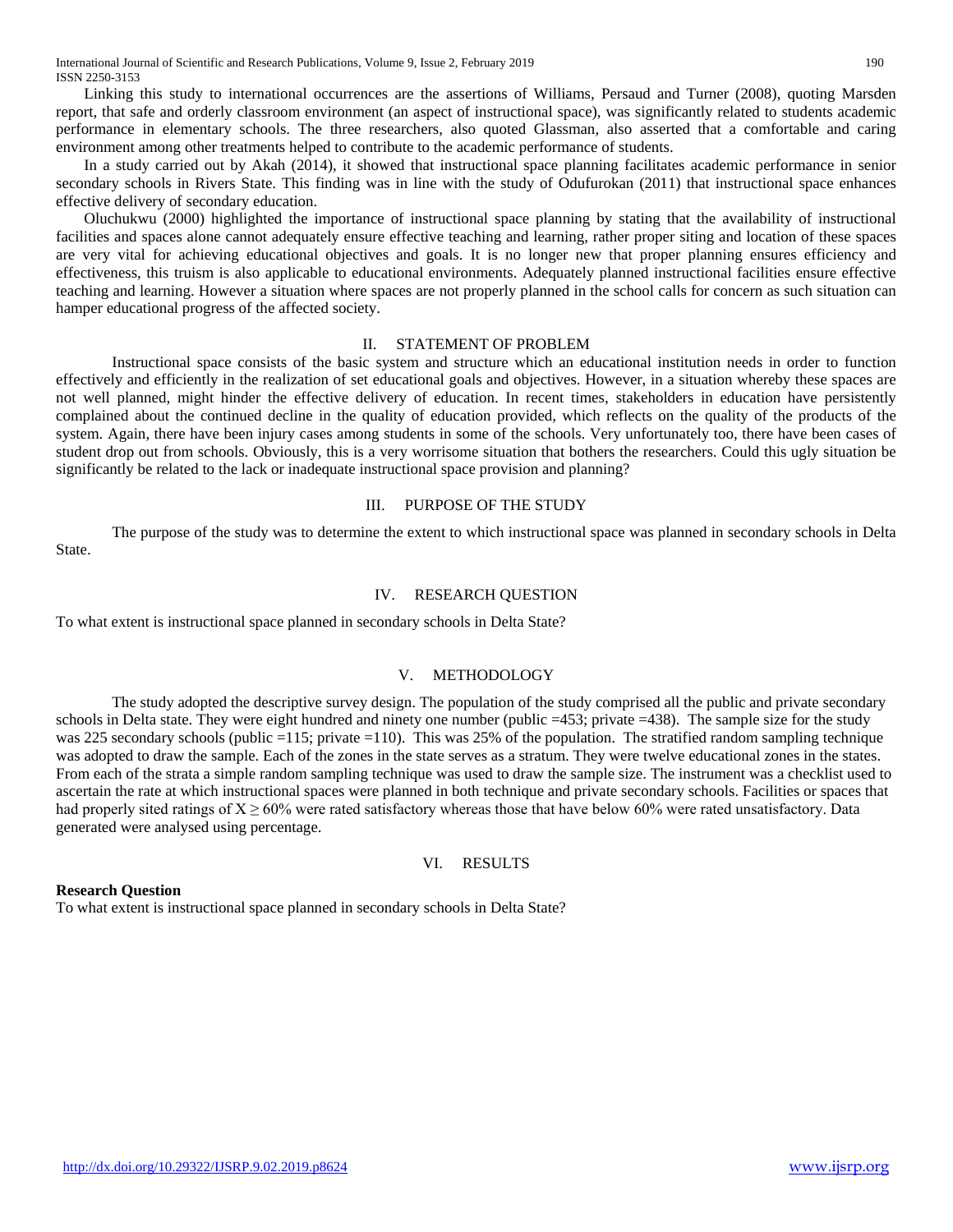| S/N            | <b>Description item</b>                 | <b>Public schools</b> |                |                | <b>Private schools</b> |                |                |
|----------------|-----------------------------------------|-----------------------|----------------|----------------|------------------------|----------------|----------------|
|                |                                         | Properly              | Rank           | Remarks        | Properly               | Rank           | Remarks        |
|                |                                         | sited %               |                |                | sited                  |                |                |
|                | Classroom                               | 71                    |                | Satisfactory   | 75                     |                | Satisfactory   |
| $\mathfrak{D}$ | Library                                 | 64                    | $\overline{4}$ | Satisfactory   | 58                     | 5              | Unsatisfactory |
| 3              | Laboratory                              | 65                    | 3              | Satisfactory   | 59                     | $\overline{4}$ | Unsatisfactory |
| $\overline{4}$ | technical<br>Workshop<br>for<br>subject | 66                    | 2              | Satisfactory   | 63                     | 3              | Satisfactory   |
| 5              | School hall                             | 63                    | 5              | Satisfactory   | 51                     | 6              | Unsatisfactory |
| 6              | Music room                              | 58                    | 6              | Unsatisfactory | 64                     | $\overline{2}$ | Satisfactory   |

 **Table 1: The result of a checklist on the extent for which instructional space is planned in public and private secondary schools in Delta state**

The table above shows the percentage measure of the extent instructional space was planned in both public and private secondary schools in Delta state. The analysis of checklist data as shown above revealed that item 1, 2, 3 4, and 5 had properly sited ratings of 71%, 64%, 65%, 66% and 63% for public schools and item 1, 4 and 6 for private schools with properly sited ratings of 75%, 63% and 64%. This implies that classrooms, libraries, laboratories, workshops for technical subjects and school halls were properly planned and provided for in public secondary schools while classrooms, workshop for technical subjects and music rooms were properly planned and provided for in private secondary schools. This is because their properly sited ratings were above 60% which was the benchmark for satisfactory. On the other hand, libraries, laboratories and school halls were not properly sited and planned for because their percentages were below 60. Also music rooms were not properly sited in public schools because the percentage was 58% which was below the benchmark of 60.

## VII. DISCUSSION OF FINDINGS

From the findings, the study revealed that instructional space is planned in both public and private secondary schools. However, the results revealed that the planning level was higher in public schools than in private schools. Instructional space is one of the most vital components necessary for effective teaching and learning. This is the reason why government pays so much attention to it. The Ministry of education has educational planner on its payroll to ensure the proper planning of schools.

Consequently, Ajayi (2007) maintained that effective secondary education may not be guaranteed if instructional spaces such as classrooms, libraries, technical workshops, etc are not properly planned and located. This is also in line with Akah (2014), whose work also revealed that instructional space planning facilitates academic performance in senior secondary schools in River state.

This position was corroborated by the finding of a study carried out by Akubuiro and Joshua (2004), which showed that lack of essential instructional spaces and facilities contributed largely to the continued poor academic performance of students in senior school certificate examination.

## VIII. CONCLUSION

Based on the findings of the study, it was concluded that instructional space planning is carried out in secondary schools in Delta State. However, the level of planning is higher in public schools than in private schools.

#### IX. RECOMMENDATIONS

On the strength of the findings, the following recommendations were made:

- 1. Stringent measures should be put in place to ensure strict compliance to policy provisions in this regard especially among privately owned schools.
- 2. Both public and private schools should always utilize the services of qualified educational planners to ensure adherence to standards.
- 3. Public-Private Partnership should be encouraged in the provision and planning of school plant.